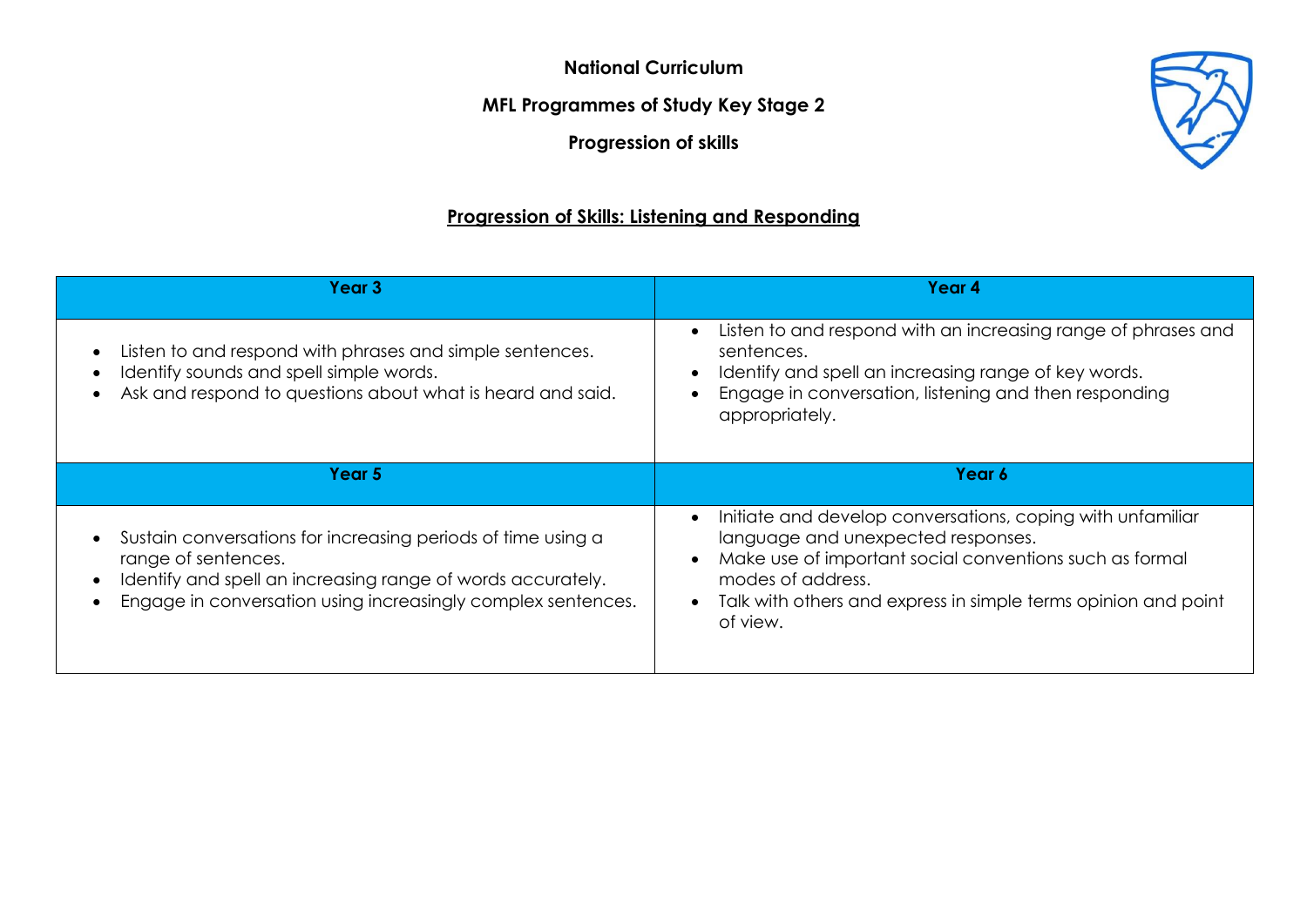## **Progression of Skills: Speaking**

| Year <sub>3</sub>                                                                                                                                                                                                                                                          | Year 4                                                                                                                                                                                                                                                            |
|----------------------------------------------------------------------------------------------------------------------------------------------------------------------------------------------------------------------------------------------------------------------------|-------------------------------------------------------------------------------------------------------------------------------------------------------------------------------------------------------------------------------------------------------------------|
| Construct and pronounce phrases and simple sentences.<br>$\bullet$<br>Read and pronounce simple sentences accurately.<br>Describe events using simple sentences.<br>Identify words that are masculine, feminine or neutral.                                                | Construct and pronounce an increasing range of sentences<br>accurately.<br>Read and pronounce an increasing range of complex<br>sentences.<br>Describe events using an increasing range of sentences.<br>Use an increasing range of verbs and adverbs.            |
| Year 5                                                                                                                                                                                                                                                                     | Year 6                                                                                                                                                                                                                                                            |
| Speak in complete sentences using basic language structures.<br>$\bullet$<br>Read aloud using increasingly accurate pronunciation and<br>intonation.<br>Describe events and actions using a range of sentences.<br>$\bullet$<br>Recognise and use past and present, tense. | Use and manipulate a variety of key grammatical structures<br>and patterns, including voices and moods.<br>Describe events and actions using a wide range of sentences<br>appropriately.<br>Recognise and use past, present, and future tense of simple<br>verbs. |